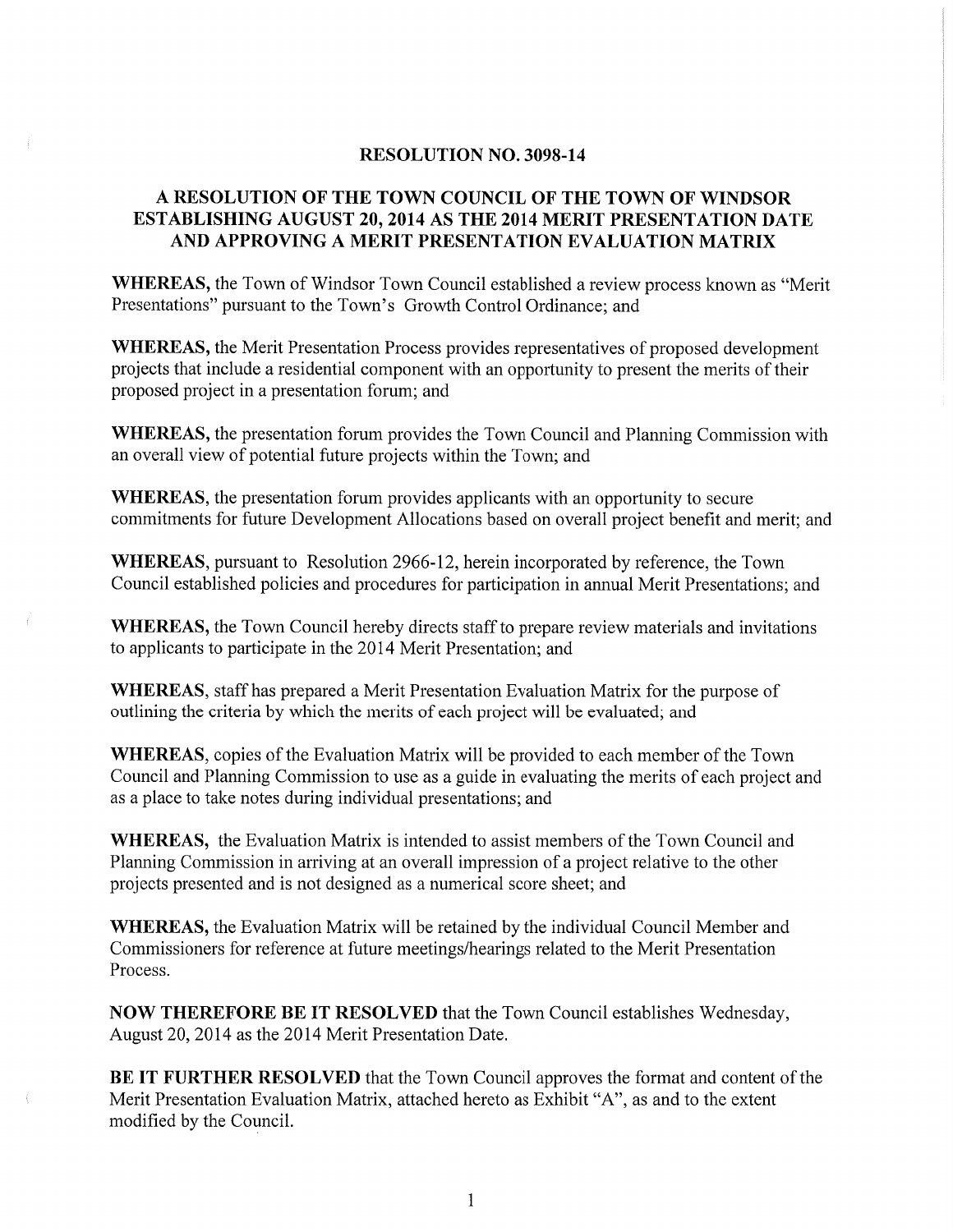PASSED, APPROVED, AND ADOPTED this 18<sup>th</sup> day of June 2014, by the following vote:

AYES: COUNCILMEMBERS ALLEN, FUDGE, GOBLE, SALMON AND **MAYOR OKREPKIE NOES: NONE ABSTAIN: NONE ABSENT: NONE** 

BRUCE OKREPKIE, MAYOR

**ATTEST:** 

MARIA DE LA O, TOWN CLERK

Attachment: Exhibit A: 2014 Merit Presentation Matrix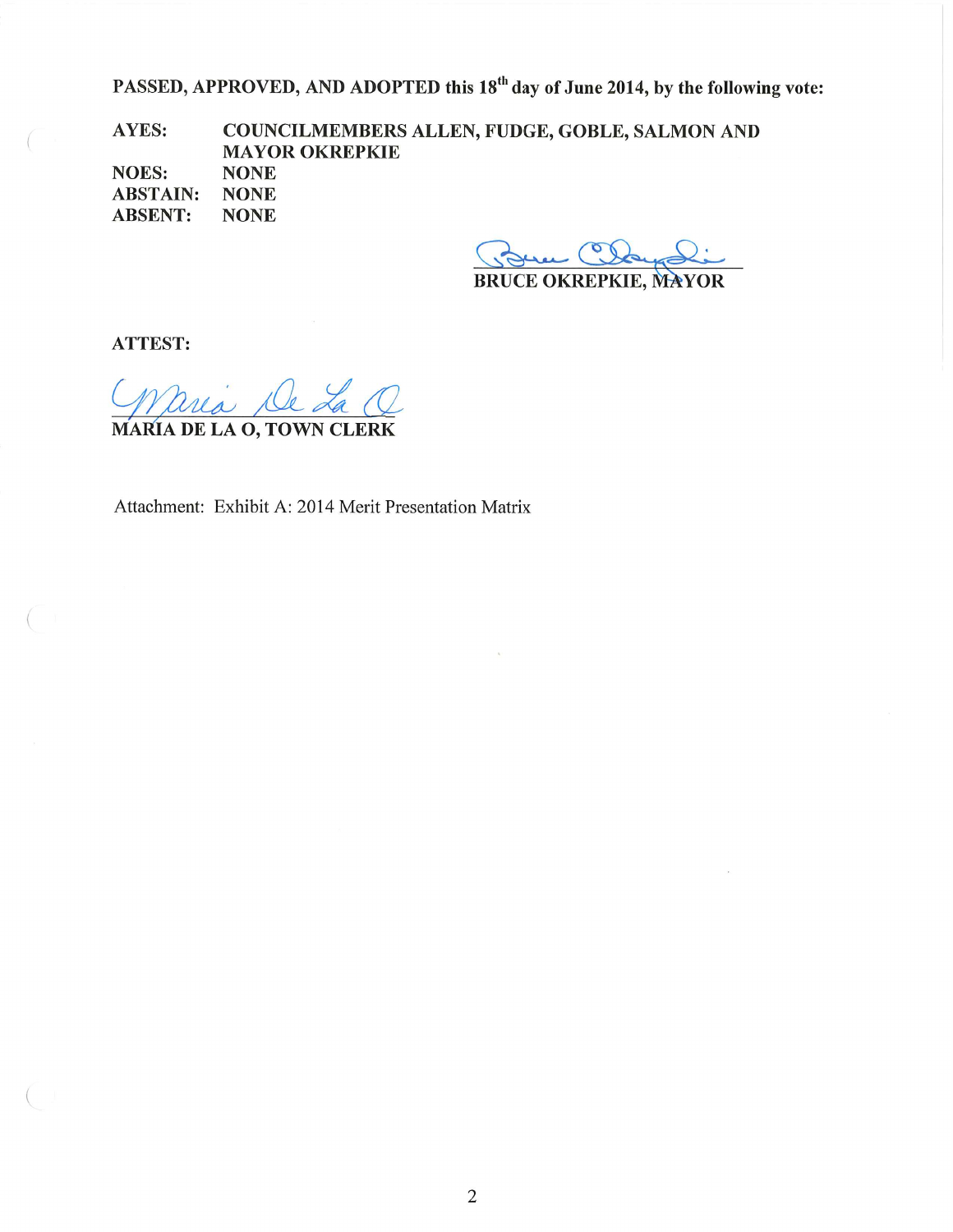# **2014 MERIT PRESENTATION EVALUATION MATRIX**

|                      | 2014 MIENI I NESENTATION EVALUATION MATNIX |                                  |             |
|----------------------|--------------------------------------------|----------------------------------|-------------|
|                      |                                            |                                  | Page 1 of 3 |
| <b>Project Name:</b> |                                            | <b>Total # Residential Units</b> |             |
| Applicant:           |                                            | Date:                            |             |

| Location: _Windsor Station Area/Downtown Plan Area _ Infill Development<br>_ Shiloh Road Village Plan Area __SDAT/Old Redwood Hwy |
|-----------------------------------------------------------------------------------------------------------------------------------|
| Residential Units: ______ Total Units _____ Total Existing _____ Total New                                                        |
|                                                                                                                                   |
|                                                                                                                                   |
| Affordable Units _____ Build ______ In-Lieu Fee _______ Other: __________________                                                 |
| Biological Constraints: ______ Creeks _______ Native Trees _____ Other: _______________                                           |
| Sustainability/Energy/Conservation: ____Solar ____Plumbed for Future ___ Install                                                  |
| _____ Reclaimed Water Available ___GHG Reduction __ Other: ______________________                                                 |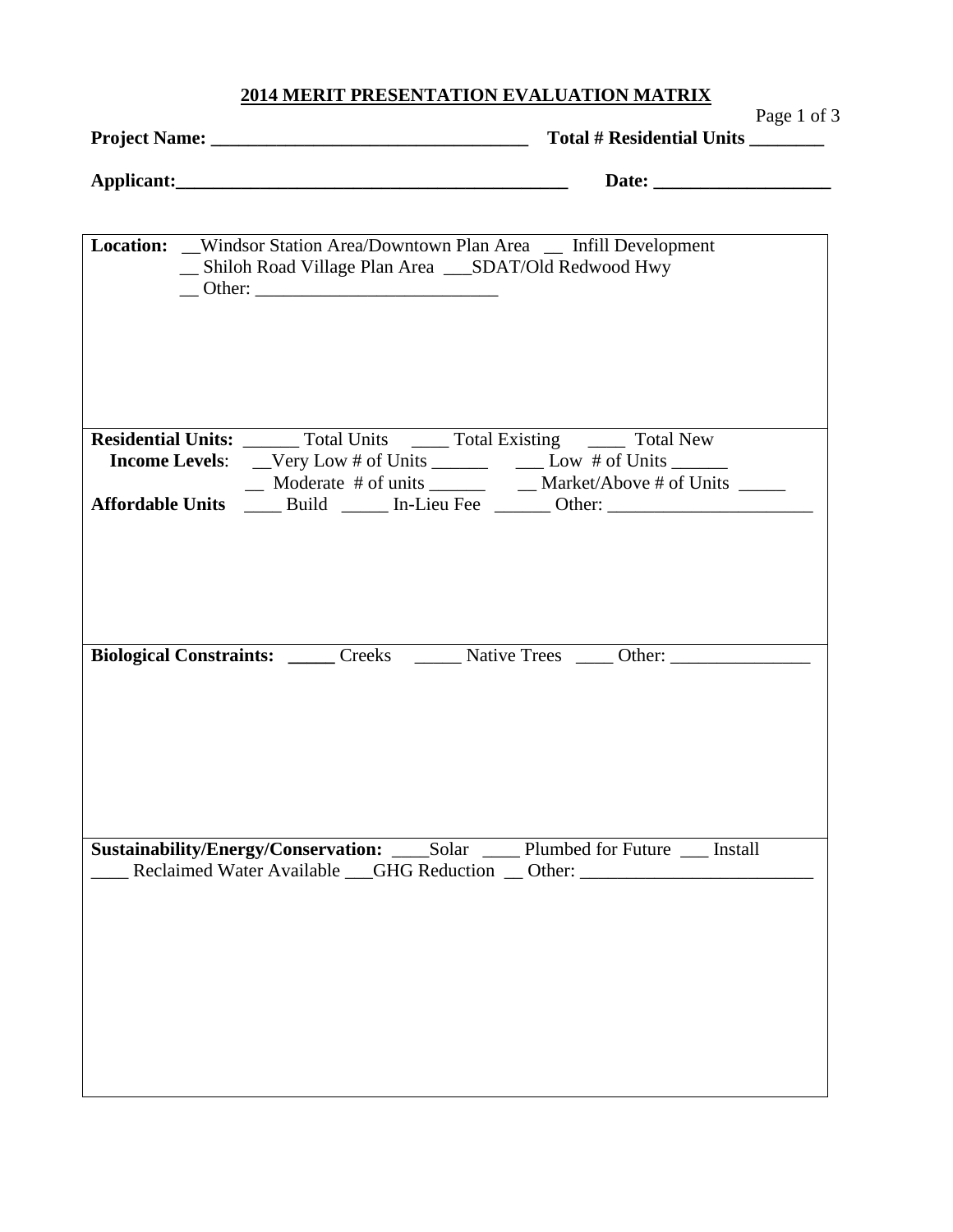## **2014 MERIT PRESENTATION EVALUATION MATRIX**

Page 2 of 3

| <b>Connections:</b> _ Extension of Existing Stub Streets _ New Streets _ Bike/Pedestrian Trails |
|-------------------------------------------------------------------------------------------------|
|                                                                                                 |
|                                                                                                 |
|                                                                                                 |
|                                                                                                 |
|                                                                                                 |
|                                                                                                 |
| Financial/Economic Development: __ Financing Assistance ___ Town Assistance                     |
| ___ Development Agreement ____ Job Creation ___ Increased Tax Base                              |
|                                                                                                 |
|                                                                                                 |
|                                                                                                 |
|                                                                                                 |
|                                                                                                 |
| Parking: _____ On-site ______ Off-Site ______ Shared Parking _____ Proposed Reductions          |
|                                                                                                 |
|                                                                                                 |
|                                                                                                 |
|                                                                                                 |
|                                                                                                 |
|                                                                                                 |
|                                                                                                 |
| Open Space: _______ Public _________ Private _______ Common Open Space _______ Parks            |
|                                                                                                 |
|                                                                                                 |
|                                                                                                 |
|                                                                                                 |
|                                                                                                 |
|                                                                                                 |
|                                                                                                 |